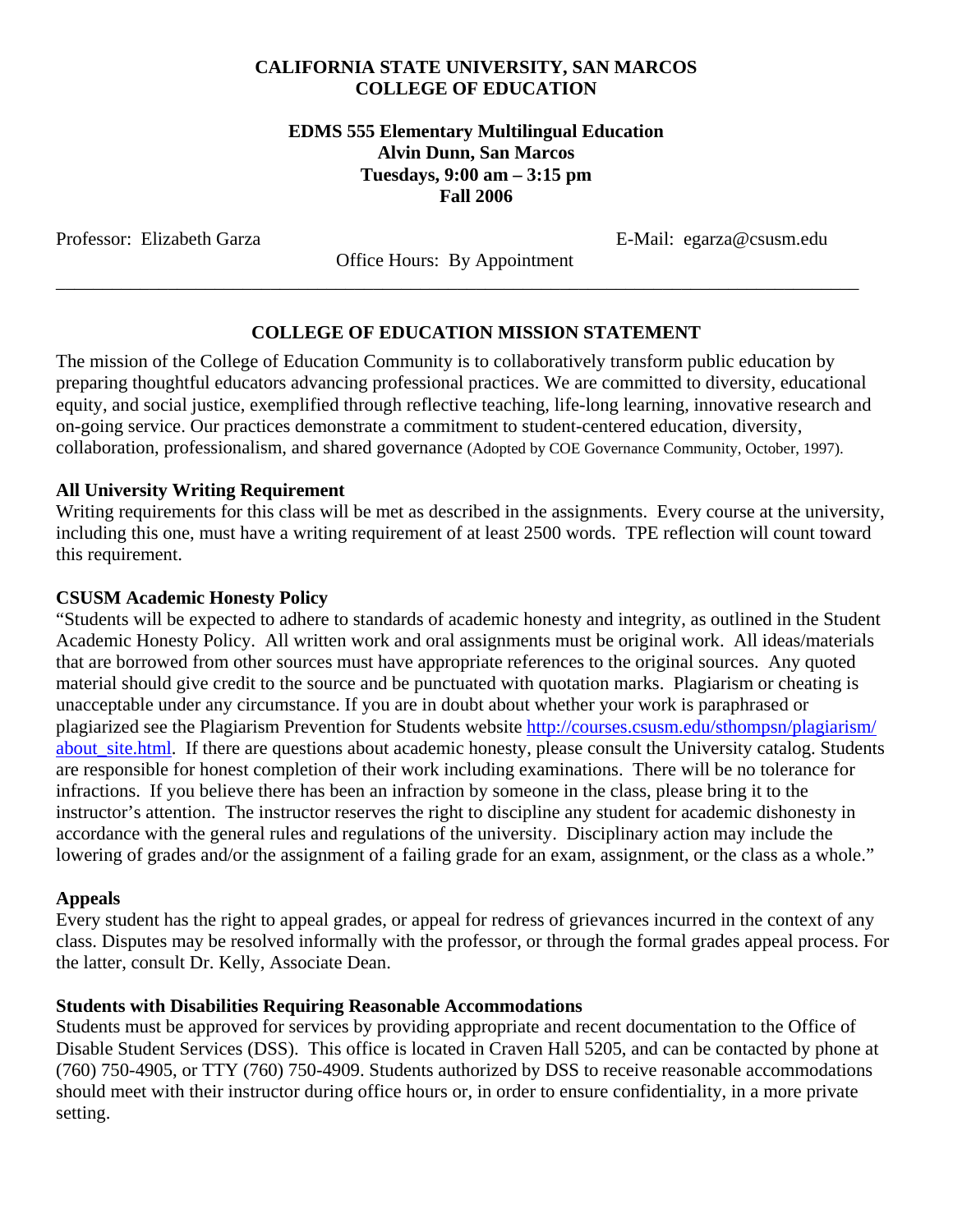### **COURSE DESCRIPTION**

This course addresses the needs of school teachers faced with the growing diversity that exists in today's classrooms. As such, it will focus on bilingual sociolinguistic/sociocultural competence and implications for learning and instruction, application of effective alternative instructional practices, cultural aspects of English learners, as well as effective and appropriate English language development (ELD) techniques and successful bilingual, multilingual education for language minority students.

In this class prospective teachers gain knowledge and understanding pertaining to similarities and differences between, contributions of, exchanges between, and the varying perspectives of the populations referenced in the *Non-Discrimination Policy of the State of California.*

**WEB CT:** This course is *Web Based Instruction enhanced using Web CT*. On line access and work for the web based instruction portion of the course is required. To meet the requirements of this course, students will need to complete the web based assignments. The only exception is if student makes alternative arrangements with the instructor ahead of time. Students must follow guidelines for appropriateness in on-line discussions. You can find the Web CT site for this course at http:// courses.csusm.edu

One way to Web CT is to go to the Library page on the CSUSM website and click the Web CT option in the upper right hand corner.

### **COURSE OBJECTIVES**

- 1) You will have opportunities to become familiar with basic terms, philosophies, problems, issues, history, and practices related to the education of language minority persons in California and the US.
- 2) You will have opportunities to demonstrate understanding of the most important goals of bilingual/multicultural education.
- 3) You will have opportunities to explain the theoretical framework upon which bilingual education is founded.
- 4) You will have opportunities to demonstrate understanding of existing student identification, assessment, and language re-designation requirements for the state of California.
- 5) You will have opportunities to explain the connections between bilingual education, English as a second language, SDAIE and other pertinent methodologies.
- 6) You will demonstrate several models of multicultural education and their implications for curriculum, instruction, and educational policy.
- 7) You will have opportunities to explain the meaning of culture, differentiated index, the necessity for cultural convergence in schools, and other research-based related notions of multicultural education.
- 8) You will learn to develop and understand each individual student, create a more just and humane learning environment, and help students in their growth and development as human beings.

### **Authorization to Teach English Learners**

 Beginning fall of 2002, CSUSM an early adopter of the new AB 2042 program standards, intends to prepare new teachers for the diversity of languages often encountered in California public school classrooms. The authorization to teach English learners is met through the infusion of content and experiences within the Multiple Subject Program, as well as additional coursework. Students successfully completing this program receive the Preliminary Multiple Subject Credential with authorization to teach English learners *(note: formerly called CLAD/ Approved by the CCTC in SB 2042 Program Standards, August 2002*).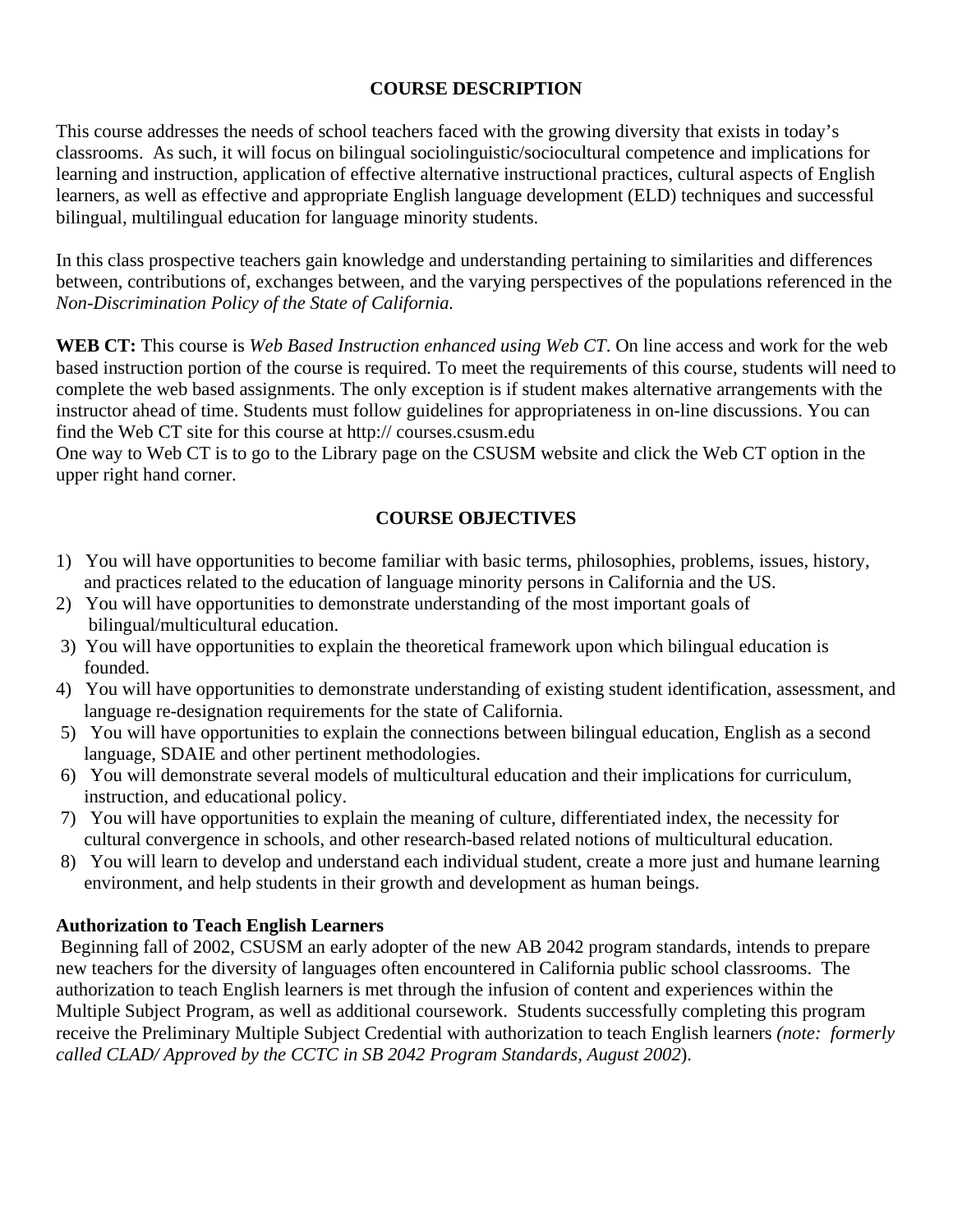### **Teacher Performance Expectation (TPE) Competencies**

 This course is designed to help teachers seeking the Multiple Subjects Credential to develop the skills, knowledge, and attitudes necessary to assist schools and districts in implementing effective programs for all students. The successful candidate will be able to merge theory and practice in order to realize a comprehensive and extensive educational program for all students. Look for the TPEs embedded in your assignments and class work. You will be required to formally address the following TPEs in this course by writing task stream reflections on each as part of your final assignment:

**Primary Emphasis:** Secondary Emphasis: Secondary Emphasis: **TPE 7:** Teaching English Learners **TPE 15**: Social Justice and Equity

### **COURSE REQUIREMENTS**

### **College of Education Attendance Policy**

Due to the dynamic and interactive nature of courses in the College of Education, all students are expected to attend all classes and participate actively. At a minimum, a student must attend more than 80% of class time, or s/he may not receive a passing grade for the course at the discretion of the instructor. Individual instructors may adopt more stringent attendance requirements. Should the student have extenuating circumstances, s/he should contact the instructor as soon as possible. *(Adopted by the COE Governance Community, December, 1997.)* 

### *You cannot receive an "A" nor an "A-" in this course if you miss two or more class sessions.*

o 8 sessions: If you miss an entire class session once, you will not receive an "A". Miss half of a class sessions twice you will not receive an "A". Your grade will automatically drop to a "C" if you miss more than two class sessions. If you miss more than what is needed for a "C," you will receive a failing grade.

#### **Unique Course Requirements**

In an effort to save paper and cut down on copy costs, there is an E-component to this course. As a result, some or parts of class meetings may take place on Taskstream OR WebCT Coursemail, Discussion Boards, or Chat Rooms per the Professors discretion. Your careful time management and attention during face-to-face class meetings will ensure this component of the class goes smoothly for you. Some assignments may incorporate experiences from your assigned student teaching school site. Please make arrangements with cooperating teachers as necessary.

### **Required Texts**

Peregoy, S. F. & Boyle, O. F. (2005) *Reading, Writing, & Learning in ESL* (4<sup>th</sup> Edition). Longman.

Walter, Teresa. *Amazing English*. Pearson.

### **Grading Standards**

All students are expected to participate in class activities and demonstrate reflective learning. It is important that students are well prepared for course sessions by completing the readings and assignments scheduled before class meetings. Unless otherwise negotiated with the instructor, all assignments are to be submitted on the due date. **Assignments not submitted on due date will lose 10% of earned credit per day.** Assignments should be typed and double-spaced. The following grading scale will be used.

| 93-100% |    | 88-89% | $B+$ | 75-79% | $C_{\pm}$ |
|---------|----|--------|------|--------|-----------|
| 90-92%  | A- | 83-87% |      |        |           |
|         |    | 80-82% | B-   |        |           |

*Note: Students are reminded that the College requires completion of this course with a C+ or higher.*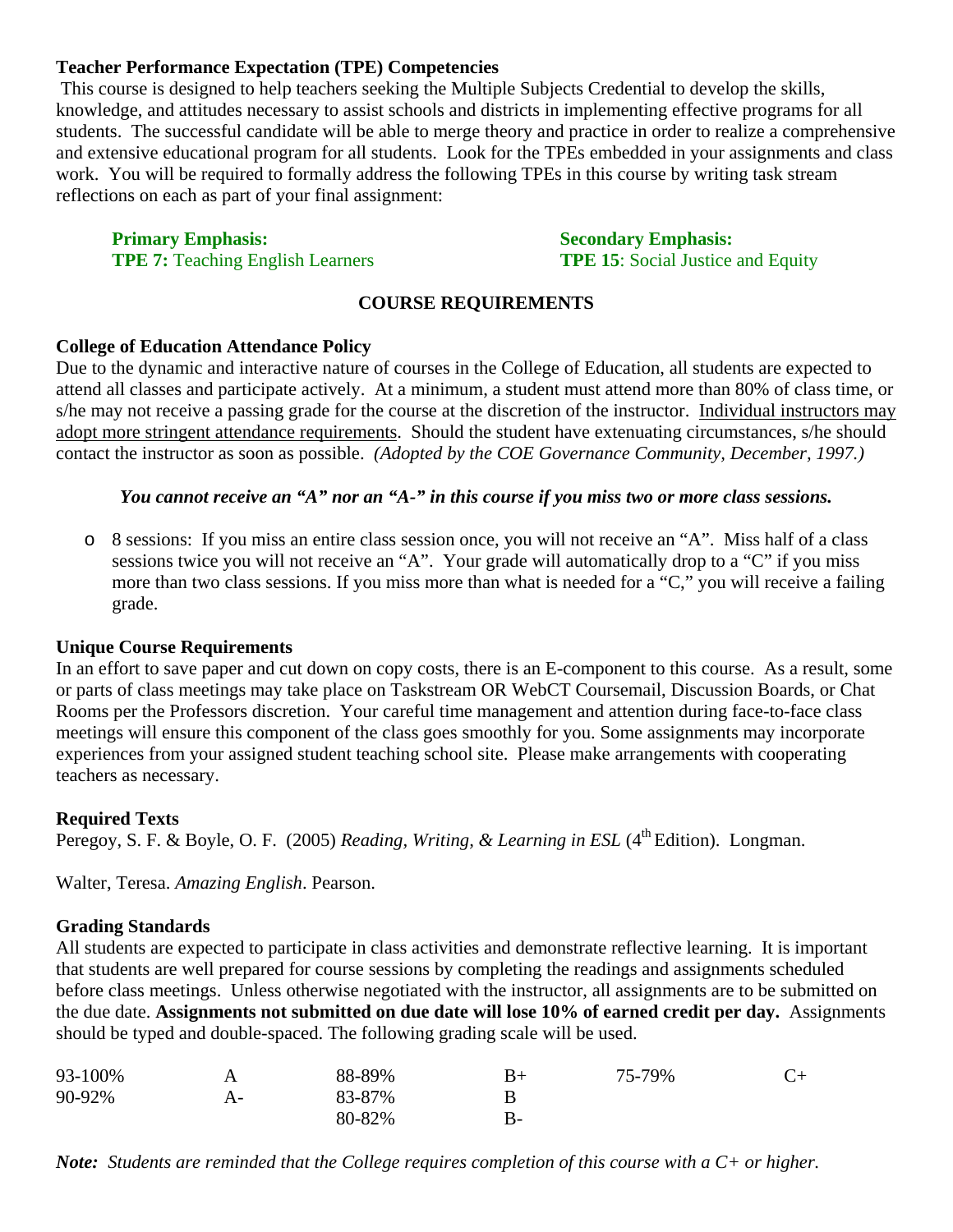### **Assignments**

 All assignments are due on the dates indicated in the course schedule. On the due date, credit for completion will be recorded. Assignments must be *word processed/ typewritten, double-spaced, with standard margins, unless completed in class*. It is expected that all assignments will reflect university level composition.

### **1. Participation & Reflective Journal (20 points)**

You need to attend all class sessions and fully participate in the learning activities during each class session. You will write reflections based on the readings that integrate your own personal experiences with what you are learning in the course. Bring your reflective journal entry to class (see the Reflective Journal Entry Organizer attached to this syllabus) to discuss them with your classmates. All journal entries will be placed in a portfolio and submitted to the instructor on the last class session.

# **2. WebCT & Task Stream (TPE 7, TPE 15)**

### **(20 points)**

WebCT Discussion Boards are one way for learning communities to entertain and respond to questions, reflections, insights, or concerns regarding course content. They also facilitate relationships between students and professors. You will respond to a prompt that the instructor has posted on the WebCT discussion board by the date indicated on the course schedule. To meet the requirements of this assignment you must first address the prompt directly and then you must respond to what one or more students in the class have posted.

 You will submit to your Task Stream Account a TPE reflection and artifact for TPE 7 and for TPE 15. Please follow the template distributed in class for the TPE reflections.

### **3. Multicultural/Multilingual Research Review & Presentation (20 points)**

Work together with 2 other students in the course to write reviews of TWO articles from journals in Multicultural, Bilingual and/or Multilingual education and give an oral presentation on ONE of the articles to the class. To give your presentation, you must develop creative ways to share your group's review of the article with your classmates. To write each review, you must read, analyze and reflect on the articles using the questions specified here based on an article by

 Paul, R. and Elder, L. (May 1996). The critical mind is a questioning mind: The critical thinking community. *Foundation for Critical Thinking*. Online http://www.criticalthinking.org/resources/articles/critcalmind.shtml

### Questions to Answer for Reviews:

- 1. What is the main purpose of this article?
- 2. What is the key question that this article attempts to answer?
- 3. What is the author's point of view in approaching this question?
- 4. What is the key information in the article?
- 4. What conclusions does the author make?
- 5. What is the author assuming in his/her interpretation and conclusions?
- 6. What are the implications of the article: If the reader agrees? if the reader doesn't agree?

You may find it helpful to search for articles by using the CSUSM Library website. You need to make sure to use APA style when citing your authors both in your reviews. Refer to the APA website for correct electronic reference listing at http://www.apastyle.org/elecsource.html.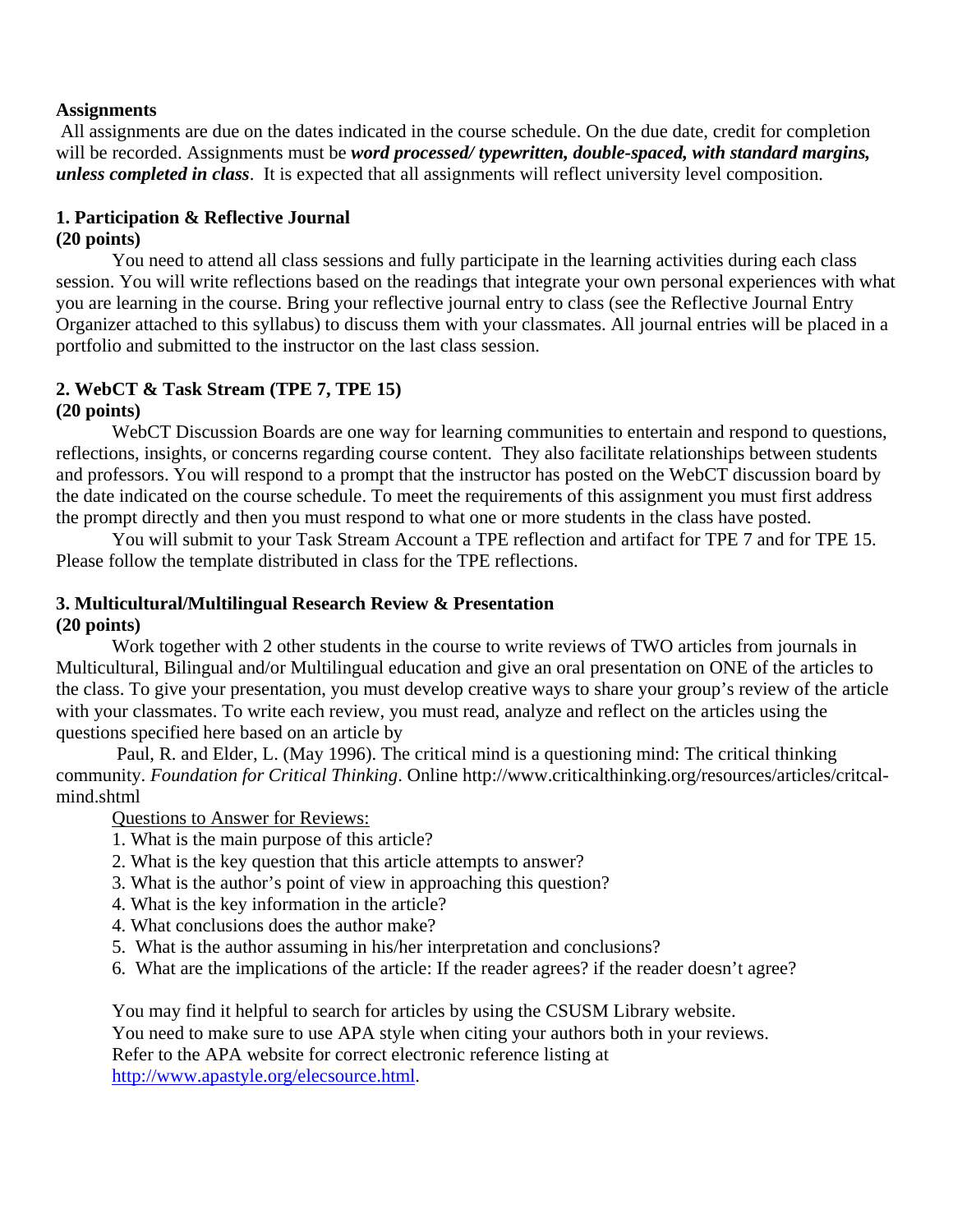### **4. Literature-Based Multicultural & Multilingual Thematic Unit & Poster Presentation (40 points)**

### **Critical Assessment Task (CAT)**

 Together with 2 other students, you will develop a multicultural and multilingual thematic unit that draws on the strengths of the diverse cultures and languages in your diverse class. Your group will collaboratively write a thematic unit and create a poster demonstrating the key features of your thematic unit, using the procedures and criteria specified here.

Procedures and Criteria for Developing Thematic Unit Paper and Presentation

- 1. Your group will pick a grade level span (K-2, 3-5, 6-8) and become familiar with salient academic standards associated with it. Your group will use the *Thematic Unit Checklist attached to this syllabus*.
- 2. Your group will choose a theme related to social justice and equity that will serve as the focus of your unit and tie into salient academic standards. Write a detailed description of this theme and an explanation of how this is an issue of social justice and equity. Write the key objectives for the unit related to this theme and explain the key concepts and/or skills that are related to these objectives. Summarize the connections between your units' objectives and the academic standards for your chosen grade level span.
- 3. Your group will choose six (6) multicultural children's literature books appropriate to your grade level span. Two (2) of the books must be bilingual books in which the full text is written in two languages such as English and Spanish. (For novels in the older grades, you are permitted to use an English version and a Spanish version of the same text). **Note:** Dr. Alice Quiocho's website has an excellent bibliography of children's literature and multicultural books (http://www.csusm.edu/Quiocho). The Barahona Center at the CSUSM Library has an excellent collection of books in Spanish (http://www.csusm.edu/csb. Your group will write an annotated bibliography of each literature selection that includes (the author, date, title and publisher) and a brief description of the story, including (plot, character, setting and theme). Your group will write a paragraph for each literature selection that explains how your group plans to use the literature selection to involve students in learning about the theme of your unit. **Note:** Make sure to explain how your group plans to provide "primary language support".
- 4. Using the books as your foundation, write two (2) SDAIE lesson plans that clearly delineate how every child will be successful by providing universal access to diverse students (e.g., gifted, English learners, special needs, non-readers, poor). Each lesson plan should show how you plan to use one or more of the literature selections to teach to one of the objectives related to your social justice and equity theme. Each SDAIE lesson must address all items in the *SDAIE Lesson Plan Guide attached to this syllabus.*
- 5. Your group will create a poster (2 or 3 fold cardboard poster) which demonstrates the key features of your thematic unit including: A poster title and brief description of the theme of your unit, a statement of unit objectives, a visual display of the six literature selections, brief written summaries of the six (6) literature selections and explanations of how they connect to the theme, one of the written lesson plans and a visual representation of the main learning activity in the lesson.

Your group will collaboratively present the poster during a poster session to be held on the date specified in the course schedule.

### **5. Options Multicultural/Multilingual Literacy Events**

### **(10 points extra credit)**

You may earn up to 10 points extra credit for attending the multicultural/multilingual event options which are listed on the OPTIONS list distributed in class by the instructor. In order to receive credit, you will attend the event and then submit a one, full page written reflection on your experience at the event and the implications for you as a developing educator.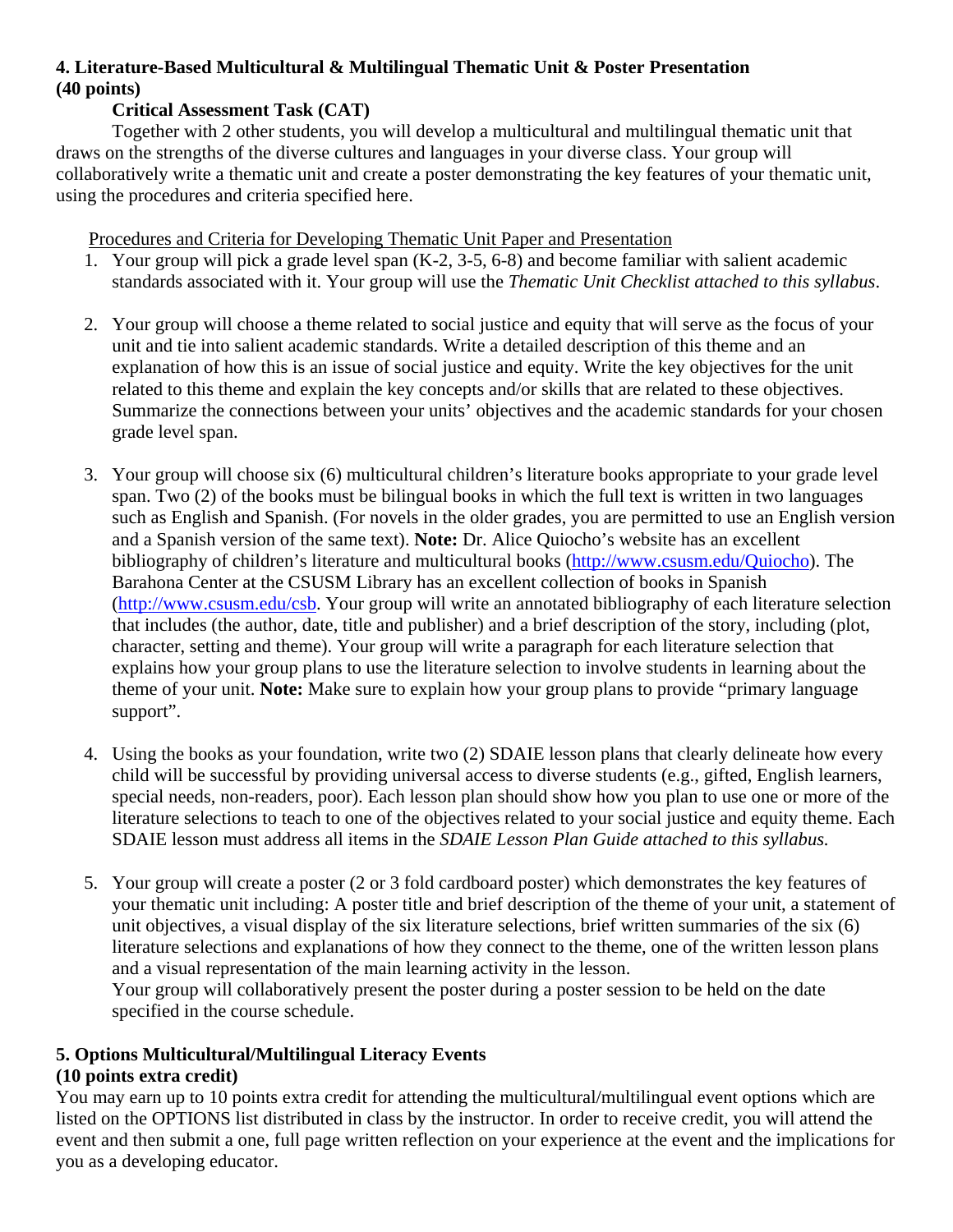### Fall 2006, **Course Schedule**, EDMS 555

**Session I** and **Topic Topic Community Assignment Assignment** Session 1 8/29 Communication, Culture and Academic Achievement Teaching ELL and Bilingual Students Preparing for the discussion board Preparing for Article Reviews Paper Peregoy: Chapter 1 Walter: Chapter 1 Session 2 9/5 Facilitating Second Language Acquisition Theoretical Frameworks Historical Perspective of Linguistic Diversity in Schools Preparing for Thematic Unit Paper Peregoy: Chapter 2 & 3 Walter: Chapter 2 DUE: Reflective Journal Entry Session 3 9/12 Oral Language and Literacy Development in English as a Second Language Role of First Language and Primary Language Support Preparing Lesson Plans Peregoy: Chapter 4 & 5 Walter: Chapter 3 DUE: Reflective Journal Entry DUE: WebCT Response Session 4 9/19 Multiple Perspectives and Linguistic Diversity Teaching in the Border Region Preparing TPEs DUE: Article Reviews Paper DUE: Article Reviews Presentation 9/23 Border Pedagogy Conference OPTIONS event Session 5 9/26 Applying Theory to Practice: Literacy Instruction for ELL students Bilingual, Bicultural Perspectives Peregoy: Chapter 6 & 7 Walter: 3 DUE: Reflective Journal Entry Session 6 10/3 Content Area Instruction for ELL students Current Issues of Social Justice and Equity for Linguistically Diverse Students Peregoy: Chapter 8 & 9 Walter: Chapter 4 DUE: Reflective Journal Entry DUE: TPE 7 and TPE 15 Session 7 10/10 Assessment for Culturally and Linguistically Diverse Students DUE: Thematic Unit Papers Session 8 10/17 Multicultural & Multilingual Thematic Unit Poster Session Presentation DUE: Reflective Journal Portfolio DUE: Thematic Unit Presentation

*NOTE:* The instructor reserves the right to change, add to, or delete any material from the course.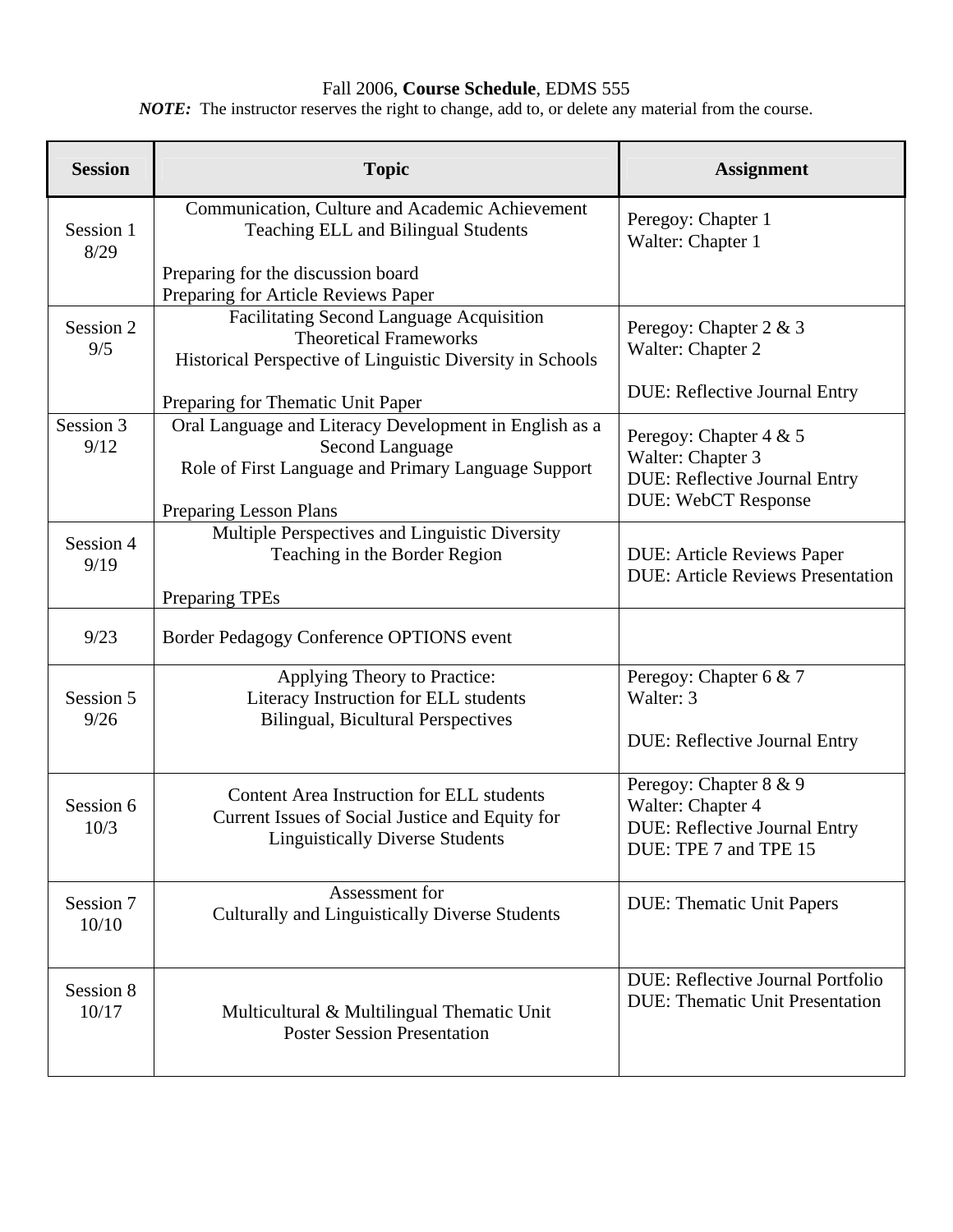### **SB 2042 - AUTHORIZATION TO TEACH ENGLISH LEARNERS COMPETENCIES**

| PART 1:<br><b>LANGUAGE STRUCTURE AND</b><br><b>FIRST- AND SECOND-LANGUAGE</b><br><b>DEVELOPMENT</b>                                             | <b>PART 2:</b><br><b>METHODOLOGY</b><br>OF BILINGUAL, ENGLISH<br><b>LANGUAGE DEVELOPMENT,</b><br><b>AND CONTENT INSTRUCTION</b> | <b>PART 3:</b><br><b>CULTURE AND</b><br><b>CULTURAL DIVERSITY</b>                                   |
|-------------------------------------------------------------------------------------------------------------------------------------------------|---------------------------------------------------------------------------------------------------------------------------------|-----------------------------------------------------------------------------------------------------|
| I. Language Structure and Use:<br><b>Universals and Differences</b><br>(including the structure of English)                                     | I. Theories and Methods of Bilingual<br><b>Education</b>                                                                        | <b>I. The Nature of Culture</b>                                                                     |
| A. The sound systems of language<br>(phonology)                                                                                                 | A. Foundations                                                                                                                  | A. Definitions of culture                                                                           |
| <b>B.</b> Word formation (morphology)                                                                                                           | B. Organizational models: What works for<br>whom?                                                                               | <b>B.</b> Perceptions of culture                                                                    |
| C. Syntax                                                                                                                                       | C. Instructional strategies                                                                                                     | C. Intra-group differences (e.g., ethnicity,<br>race, generations, and micro-cultures)              |
| <b>D.</b> Word meaning (semantics)                                                                                                              | II. Theories and Methods for Instruction<br>In and Through English                                                              | D. Physical geography and its effects on<br>culture                                                 |
| E. Language in context                                                                                                                          | A. Teacher delivery for both English<br>language development and content<br>instruction                                         | E. Cultural congruence                                                                              |
| F. Written discourse                                                                                                                            | B. Approaches with a focus on English<br>language development                                                                   | II. Manifestations of Culture: Learning<br><b>About Students</b>                                    |
| G. Oral discourse                                                                                                                               | C. Approaches with a focus on content<br>area instruction (specially designed<br>academic instruction delivered in<br>English)  | A. What teachers should learn about their<br>students                                               |
| H. Nonverbal communication                                                                                                                      | D. Working with paraprofessionals                                                                                               | <b>B.</b> How teachers can learn about their<br>students                                            |
| I. Language Change                                                                                                                              |                                                                                                                                 | C. How teachers can use what they learn<br>about their students (culturally responsive<br>pedagogy) |
| II. Theories and Factors in First- and<br><b>Second-Language Development</b>                                                                    | III. Language and Content Area<br><b>Assessment</b>                                                                             | <b>III. Cultural Contact</b>                                                                        |
| A. Historical and current theories and models<br>of language analysis that have<br>implications for second-language<br>development and pedagogy | A. Purpose                                                                                                                      | A. Concepts of cultural contact                                                                     |
| B. Psychological factors affecting first- and<br>second-language development                                                                    | <b>B.</b> Methods                                                                                                               | <b>B.</b> Stages of individual cultural contact                                                     |
| C. Socio-cultural factors affecting first- and<br>second-language development                                                                   | C. State mandates                                                                                                               | C. The dynamics of prejudice                                                                        |
| D. Pedagogical factors affecting first- and<br>second-language development                                                                      | <b>D.</b> Limitations of assessment                                                                                             | D. Strategies for conflict resolution                                                               |
| E. Political factors affecting first- and second-<br>language development                                                                       | E. Technical concepts                                                                                                           |                                                                                                     |
|                                                                                                                                                 |                                                                                                                                 | IV. Cultural Diversity in U.S. and CA.                                                              |
|                                                                                                                                                 |                                                                                                                                 | A. Historical perspectives                                                                          |
|                                                                                                                                                 |                                                                                                                                 | <b>B.</b> Demography                                                                                |
|                                                                                                                                                 |                                                                                                                                 | C. Migration and immigration                                                                        |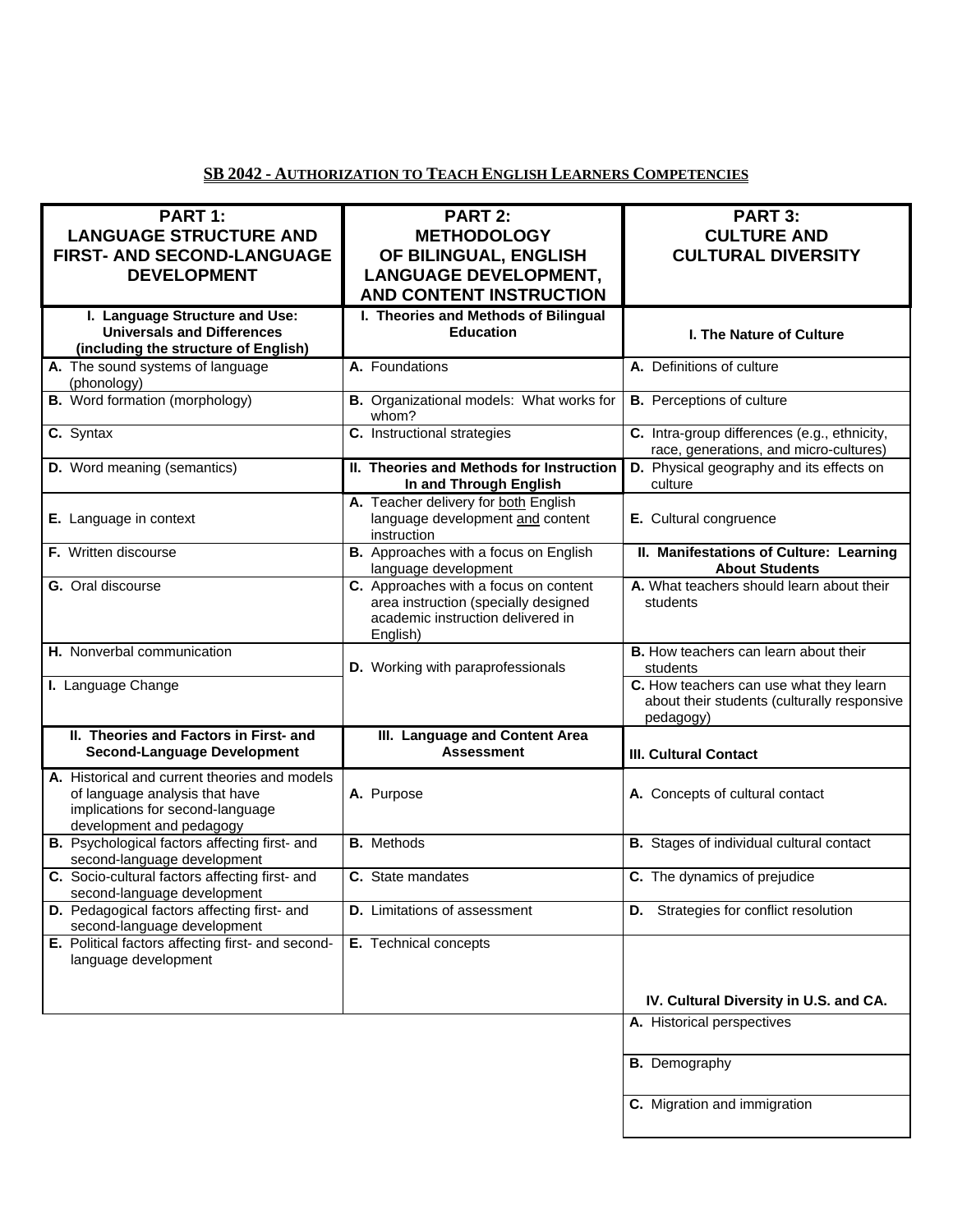# **SDAIE Lesson Plan Guide**

Adapted from

Echevarria, J., Vogt, M., & Short, D. (2004). *Making Content Comprehensible for English Learners: The SIOP Model.* (2<sup>nd</sup> Edition). Boston: Pearson.

- [ ] The title of the literature selection on which lesson is based is...
- $\lceil \ \rceil$  The content objective(s) of the lesson are...
- [ ] The language objective(s) of the lesson are...
- [ ] The key concepts/skills the lesson objectives teach are...
- [ ] The teacher knows students have achieved lesson objectives by...
- [ ] The teacher plans to use supplemental materials, such as...

# INTRODUCING THE LESSON

[ ] The teacher introduces the lesson's objectives by...

[ ] The teacher builds students' background knowledge for the lesson by...

# DIRECT INSTRUCTION OF OBJECTIVES

- [ ] The teacher models the key concepts/skills of the lesson objectives by...
- [ ] The teacher includes student interaction by...
- [ ] The teacher makes instruction comprehensible by...
- [ ] The teacher teaches to diverse modalities  $\&$  intelligences by...
- [ ] The teacher incorporates students' cultures by...
- [ ] The teacher provides primary language support by...

# PRACTICE OF OBJECTIVES

- [ ] The students learn objectives through meaningful activities, such as...
- [ ] During the activities, the teacher groups the students in...
- [ ] The students practice and apply their new knowledge by...
- [ ] The students receive feedback on their performance through...
- [ ] The teacher assesses students' performance of lesson objectives by...

# REVIEW OF OBJECTIVES

[ ] The teacher reviews the key concepts/skills of the lesson objectives by...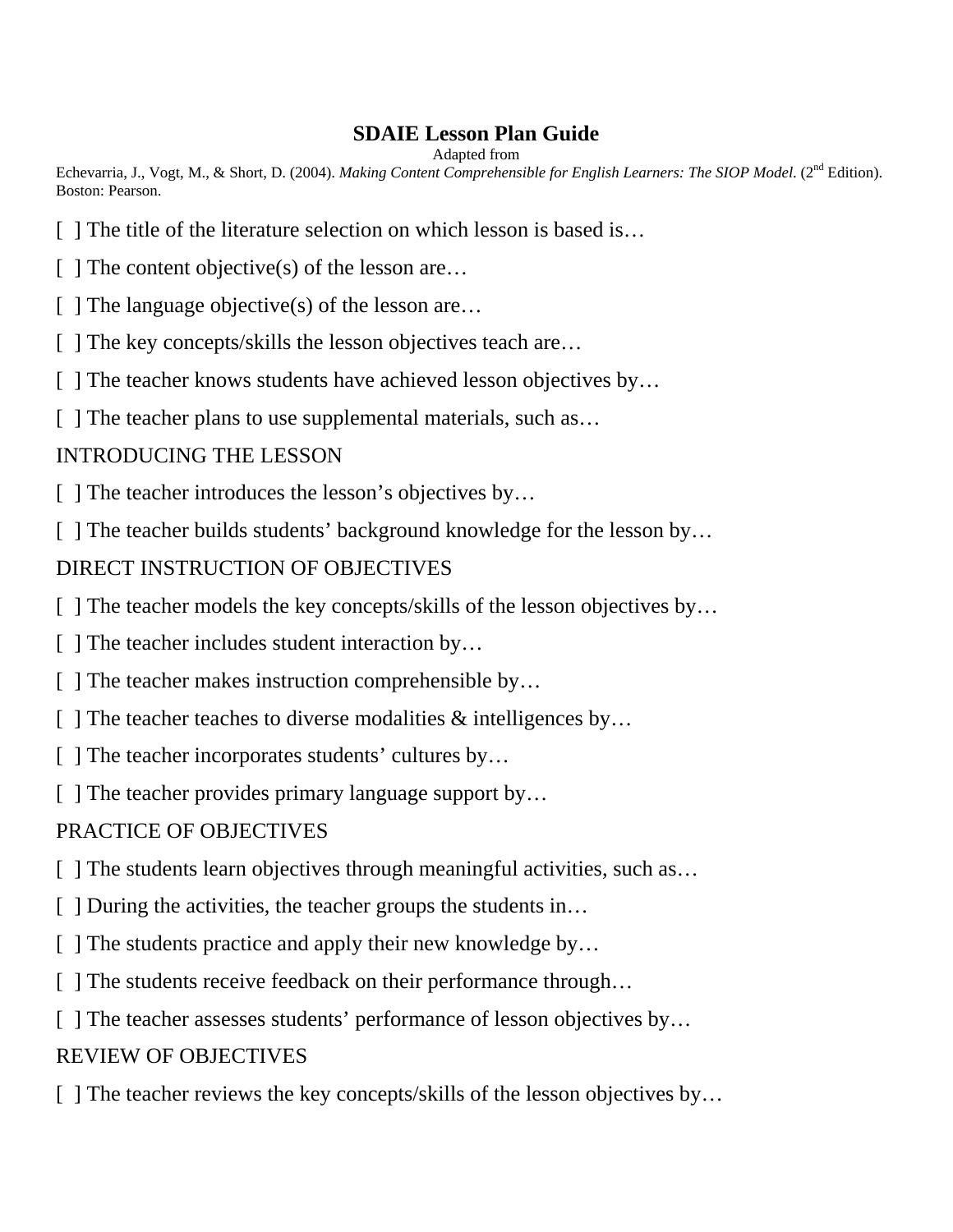# **Multicultural & Multilingual Thematic Unit Checklist**

- [ ] We picked a grade level span and became familiar with the salient, grade-level, academic standards.
- [ ] We chose a theme related to social justice and equity that we can tie to grade level academic standards.
- $\lceil \cdot \rceil$  We wrote a detailed description of the theme and explained how it is an issue of social justice & equity.
- [ ] We wrote the key objectives for the unit related to the theme.
- [ ] We explained the key concepts and/or skills that are related to these objectives.
- [ ] We summarized the connections between our unit's objectives and the grade-level, academic standards.
- [ ] We chose six (6) multicultural children's literature books appropriate to our grade-level span. Two (2) of the books were bilingual books in which the full text is written in two languages such as English and Spanish.
- **[ ]** We wrote an annotated bibliography of each literature selection that includes (the author, date, title and publisher).
- [ ] We wrote a brief description of each story, (including plot, character, setting and theme).
- [ ] We wrote a paragraph for each literature selection that explains how our group plans to use the literature selection to involve students in learning about the theme of our unit. (Making sure to explain how our group plans to provide "primary language support".)
- [ ] We wrote two (2) SDAIE lesson plans showing how we plan to use one or more of the literature selections to teach to one of the objectives related to our social justice and equity theme. (We made sure to follow the SDAIE Criteria Checklist attached to this syllabus.)
- [ ] We put all of the sections together and submitted our paper to the instructor.
- [ ] We created a poster using a 2 or 3 fold cardboard presentation board which demonstrates the key features of our thematic unit including: A poster title and brief description of the theme of your unit, a statement of unit objectives, a visual display of the six literature selections, brief written summaries of the six (6) literature selections and explanations of how they connect to the theme, one of the written lesson plans and a visual representation of the main learning activity in the lesson.
- [ ] We collaboratively presented the poster during the in-class poster session.